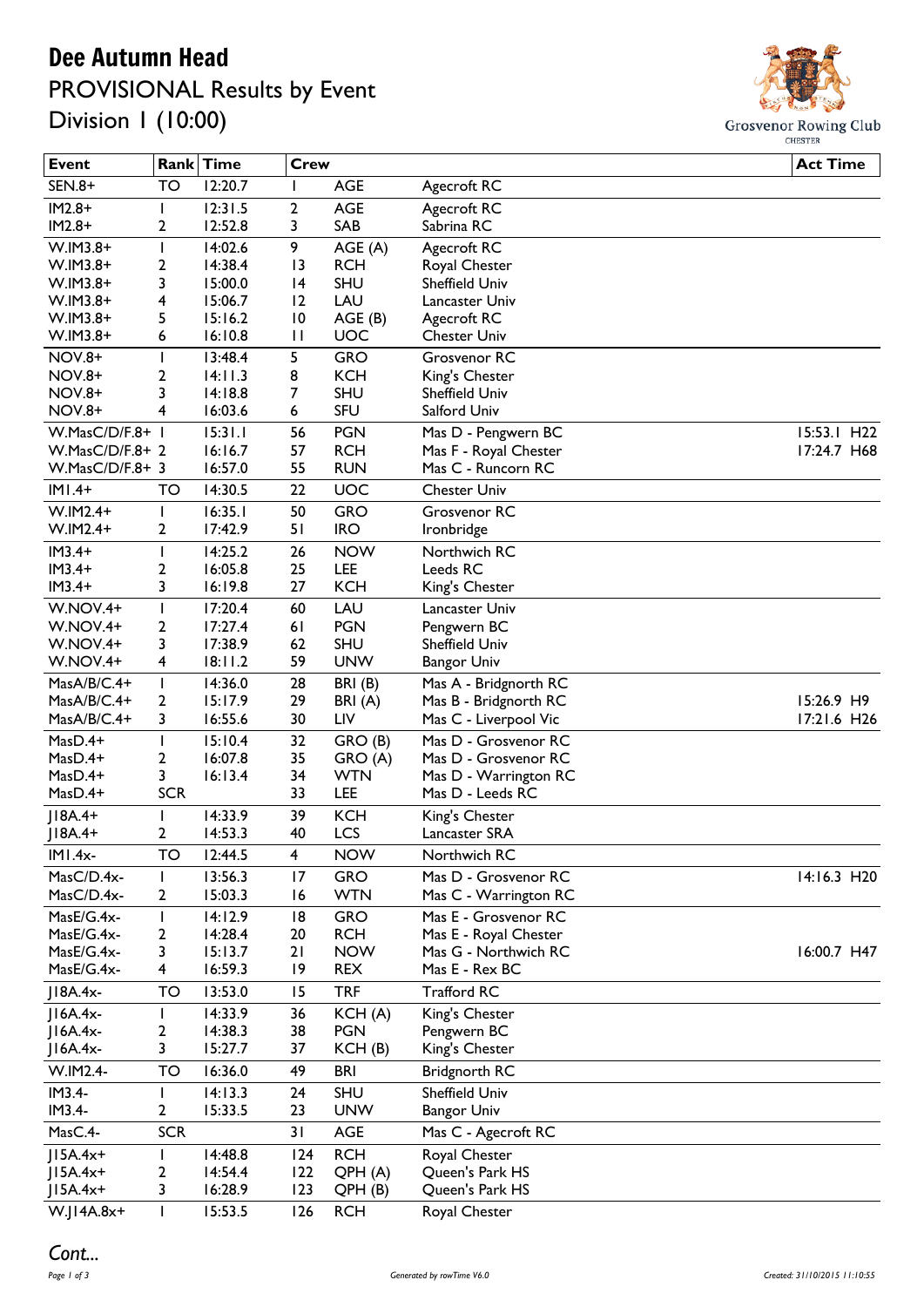## Dee Autumn Head PROVISIONAL Results by Event

Division 1 (10:00)



| <b>Event</b>               |                      | Rank Time          | <b>Crew</b> |                    |                                                                           | <b>Act Time</b> |
|----------------------------|----------------------|--------------------|-------------|--------------------|---------------------------------------------------------------------------|-----------------|
| $W.JI4A.8x+$               | 2                    | 15:59.3            | 125         | <b>NST</b>         | North Staffs RC                                                           |                 |
| IM2.2-                     | ı                    | 14:46.5            | 47          | <b>KCH</b>         | King's Chester                                                            |                 |
| IM2.2-                     | 2                    | 14:49.9            | 48          | <b>MNS</b>         | Monmouth Sch                                                              |                 |
| W.IM3.2-                   | TO                   | 17:59.0            | 54          | <b>CSH</b>         | Sheffield City                                                            |                 |
| <b>NOV.2-</b>              | I                    | 15:43.1            | 64          | KCH(B)             | King's Chester                                                            |                 |
| <b>NOV.2-</b>              | 2                    | 16:04.7            | 63          | KCH(A)             | King's Chester                                                            |                 |
| <b>NOV.2-</b>              | 3                    | 17:26.7            | 65          | <b>MTS</b>         | Merch Taylors                                                             |                 |
| W.IM3.2x                   | L                    | 16:18.6            | 53          | <b>PGN</b>         | Pengwern BC                                                               |                 |
| W.IM3.2x                   | 2                    | 17:39.2            | 52          | <b>GLR</b>         | Gloucester RC                                                             |                 |
| W.MasB.2x                  | T                    | 16:23.7            | 85          | <b>BRD</b>         | <b>Bradford ARC</b>                                                       |                 |
| W.MasB.2x                  | 2                    | 16:58.6            | 87          | LEE(B)             | Leeds RC                                                                  |                 |
| W.MasB.2x                  | 3                    | 18:17.3            | 86          | LEE $(A)$          | Leeds RC                                                                  |                 |
| W.MasC/E.2x                | ı                    | 17:16.2            | 90          | <b>TRF</b>         | Mas C - Trafford RC                                                       |                 |
| W.MasC/E.2x                | 2                    | 17:30.4            | 89          | <b>NOW</b>         | Mas C - Northwich RC                                                      |                 |
| W.MasC/E.2x                | 3                    | 17:35.1            | 91          | <b>HOL</b>         | Mas E - Hollingworth Lk                                                   | 18:43.1 H68     |
| W.MasC/E.2x                | 4                    | 17:39.0            | 88          | LEE                | Mas C - Leeds RC                                                          |                 |
| W.JI8A.2x                  | TO                   | 15:24.4            | 94          | <b>WTN</b>         | <b>Warrington RC</b>                                                      |                 |
| W.I17A.2x                  | I                    | 16:32.7            | 103         | <b>GRO</b>         | Grosvenor RC                                                              |                 |
| W.JI7A.2x                  | 2                    | 17:00.7            | 104         | <b>MTS</b>         | Merch Taylors                                                             |                 |
| W.JI6A.2x                  | T                    | 15:56.1            | 112         | <b>MTS</b>         | Merch Taylors                                                             |                 |
| $W$ .JI6A.2 $x$            | 2                    | 16:00.9            | Ш           | LIV                | Liverpool Vic                                                             |                 |
| $W$ .JI6A.2 $x$            | 3                    | 17:01.4            | $ $  4      | <b>NOW</b>         | Northwich RC                                                              |                 |
| W.JI6A.2x                  | 4                    | 17:50.0            | 113         | <b>NST</b>         | North Staffs RC                                                           |                 |
| W.JI6A.2x                  | 5                    | 18:12.8            | 115         | <b>RCH</b>         | Royal Chester                                                             |                 |
| W.JI5A.2x                  | $\mathsf I$          | 15:57.7            | 127         | <b>MTS</b>         | Merch Taylors                                                             |                 |
| W.JI5A.2x                  | 2                    | 17:03.2            | 128         | <b>NST</b>         | North Staffs RC                                                           |                 |
| W.JI4A.2x                  | <b>TO</b>            | 17:23.2            | 132         | QPH                | Queen's Park HS                                                           |                 |
| SEN.Ix                     | I                    | 15:06.7            | 41          | RCH(A)             | Royal Chester (Henry William McGarva)                                     |                 |
| SEN.Ix                     | 2                    | 15:12.7            | 42          | RCH(B)             | Royal Chester (Peter Dean)                                                |                 |
| SEN.Ix                     | 3                    | 16:06.3            | 134         | <b>AGE</b>         | Agecroft RC (Rob MacFarlane)                                              |                 |
| IM2.Ix                     | ı                    | 15:11.8            | 44          | <b>KCH</b>         | King's Chester (Harry Higginbottom)                                       |                 |
| IM2.Ix                     | 2                    | 15:45.6            | 46          | RCH(B)             | Royal Chester (Alexander Constantinou)                                    |                 |
| IM2.Ix                     | 3                    | 15:58.3            | 45          | RCH(A)             | Royal Chester (Thomas Curwell)                                            |                 |
| IM2.Ix                     | 4                    | 17:48.2            | 43          | <b>BRD</b>         | <b>Bradford ARC (Dominic McGlinchey)</b>                                  |                 |
| W.IM3.Ix                   |                      | 16:46.7            | 79          | <b>GRO</b>         | Grosvenor RC (Tanith Allwood)                                             |                 |
| W.IM3.Ix                   | 2                    | 18:06.4            | 83          | <b>RUN</b>         | Runcorn RC (Bethan Royles)                                                |                 |
| W.IM3.Ix                   | 3                    | 18:08.9            | 80          | <b>KCH</b>         | King's Chester (Rebekah Hagan)                                            |                 |
| W.IM3.Ix                   | 4                    | 18:16.9            | 84          | <b>CSH</b>         | Sheffield City (Ciara O Hagan)                                            |                 |
| W.IM3.Ix                   | 5                    | 18:28.6            | 82          | LEE(B)             | Leeds RC (Eleanor Myles-Hook)                                             |                 |
| W.IM3.Ix                   | 6                    | 19:08.7            | 81          | LEE $(A)$          | Leeds RC (Katherine Sharp)                                                |                 |
| NOV.Ix                     | L                    | 15:13.4            | 77          | <b>RCH</b>         | Royal Chester (Joseph Fletcher-Hunt)                                      |                 |
| NOV.Ix                     | 2                    | 15:44.6            | 78          | SHU                | Sheffield Univ (Archie Waller)                                            |                 |
| NOV.Ix                     | 3                    | 16:10.3            | 66          | GRO (A)            | Grosvenor RC (George Moir)                                                |                 |
| NOV.Ix                     | 4                    | 16:22.7            | 70          | KCH(B)             | King's Chester (Jake Kitchen)                                             |                 |
| NOV.Ix                     | 5                    | 16:28.2            | 69          | KCH(A)             | King's Chester (Stanley Moir)                                             |                 |
| NOV.Ix                     | 6                    | 16:30.9            | 73          | MES(A)             | Mersey RC (lan Marr)                                                      |                 |
| NOV.Ix                     | 7                    | 16:43.7            | 71          | KCH(C)             | King's Chester (Oliver Kidd)                                              |                 |
| NOV.Ix                     | 8                    | 16:45.8            | 67          | GRO (B)            | Grosvenor RC (Thomas Gideonse)                                            |                 |
| NOV.Ix                     | 9                    | 16:53.4            | 74          | MES(B)             | Mersey RC (Carl Ayre)                                                     |                 |
| NOV.Ix<br>NOV.Ix           | $\overline{10}$<br>П | 17:41.7<br>17:42.4 | 68<br>75    | <b>IRO</b>         | Ironbridge (James Crone)                                                  |                 |
| NOV.Ix                     | 12                   | 17:49.2            | 72          | PGN(A)<br>KCH(D)   | Pengwern BC (Gary Edwards)                                                |                 |
| NOV.Ix                     | $\overline{13}$      | 19:17.2            | 76          | PGN(B)             | King's Chester (Matthew Reece-Jones)<br>Pengwern BC (John Jarrold)        |                 |
|                            |                      |                    |             |                    |                                                                           |                 |
| W.MasA/E.Ix<br>W.MasA/E.Ix | L<br><b>SCR</b>      | 16:21.6            | 93<br>92    | GRO (A)<br>GRO (B) | Mas E - Grosvenor RC (Diane Moore)<br>Mas A - Grosvenor RC (Sarah Bryson) | 17:36.6 H75     |
|                            |                      |                    |             |                    |                                                                           |                 |